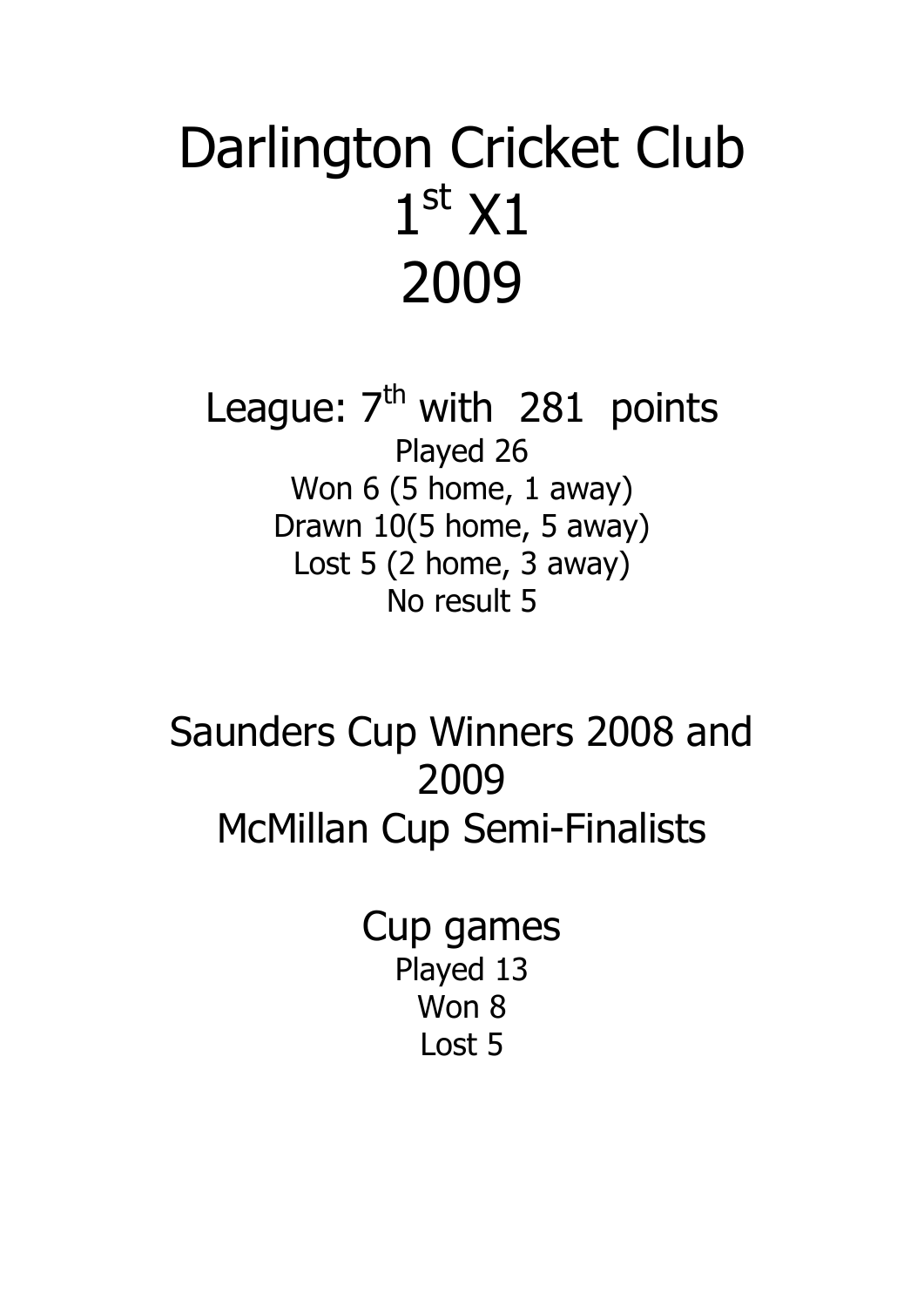# League Batting

| <b>MINIMUM OF 15 INNINGS</b> |       |         |     |      |        |    |    |       |       |      |     |     |
|------------------------------|-------|---------|-----|------|--------|----|----|-------|-------|------|-----|-----|
|                              | games | innings | n/o | runs | h/s    | 4s | 6s | ave   | balls | Run  | 50s | 100 |
|                              |       |         |     |      |        |    |    |       |       | rate |     |     |
| S. Guy                       | 20    | 19      |     | 633  | $101*$ | 65 | 11 | 37.24 | 795   | 79.5 |     |     |
| D. Hodgson                   | 20    | 20      |     | 700  | 106    | 84 |    | 36.84 | 1077  | 64.8 | 4   |     |
| J. Dobson                    | 20    | 18      |     | 318  | $60*$  | 30 | 0  | 19.88 | 603   | 51.4 |     |     |
| D. Eckels                    | 18    | 16      | 4   | 216  | $31*$  | 12 | 0  | 18.00 | 649   | 33.5 | 0   | 0   |
| D. Mulholland                | 22    | 18      |     | 198  | 46*    | 21 |    | 13.2  | 434   | 45.3 | 0   |     |

### **Minimum of 15 innings**

### Also Batted

| L. Hutton    | 11 | 10            |               | 276 | 87   | 34 | 0 | 30.67 | 476 | 57.5     | 2            | 0 |
|--------------|----|---------------|---------------|-----|------|----|---|-------|-----|----------|--------------|---|
| L. Coates    | 10 | 10            | $\mathcal{P}$ | 232 | 44   | 31 | 0 | 29.00 | 435 | 53.6     | $\Omega$     | 0 |
| M. Stainsby  | 11 | 11            |               | 159 | 47   | 20 | 0 | 15.9  | 366 | 43.6     | 0            | 0 |
| P. Armstrong | 21 | 14            | 3             | 160 | 37   | 18 | 3 | 14.55 | 219 | 73.1     | $\Omega$     | 0 |
| J. Sutton    | 19 | 14            | 6             | 110 | 28   | 6  | 0 | 13.75 | 241 | 45.8     | 0            | 0 |
| D. Morgans   | 12 |               | $\mathcal{P}$ | 62  | 19   | 5  |   | 12.4  | 116 | 53.5     | $\Omega$     | 0 |
| G. Moodv     | 18 | 10            | 3             | 80  | 31   | 7  | 0 | 11.43 | 134 | 60.2     | $\mathbf{0}$ | 0 |
| S. Whitehead | 2  | 2             | 0             | 18  | 18   | フ  | 0 | 9.0   | 25  | 72.0     | $\Omega$     | 0 |
| A. Deuchar   | 2  | フ             | 0             | 15  | 10   | 0  | 0 | 7.5   | 40  | 37.5     | $\Omega$     | 0 |
| S. Lister    | 3  | $\mathcal{P}$ |               | 6   | $5*$ | 0  | 0 | 6.0   | 34  | 25.0     | $\Omega$     | 0 |
| L. Craggs    | 8  | 4             |               | 12  | 9    |    | 0 | 4.0   | 29  | 41.4     | $\Omega$     | 0 |
| A. Sturgeon  | 1  |               | 0             | 0   | 0    | 0  | 0 | 0.0   |     | 0.0      | $\mathbf{0}$ | 0 |
| D. Baldwin   | 9  | 3             | 3             | 0   | n*   | 0  | 0 |       | 16  | $\Omega$ | $\Omega$     | 0 |
| P. Raine     | 8  | 2             | $\mathcal{P}$ | 10  | q*   | 2  | 0 |       | 31  | 32.3     | 0            | 0 |
| T. Chapman   |    |               |               |     | $1*$ | 0  | 0 |       |     | 100      | 0            | 0 |

#### Played but did not bat

J. Vickerman 2 games J. Stewart 1 game S. Lethbridge 1 game M. Morgans 1 game R. Arnott 1 game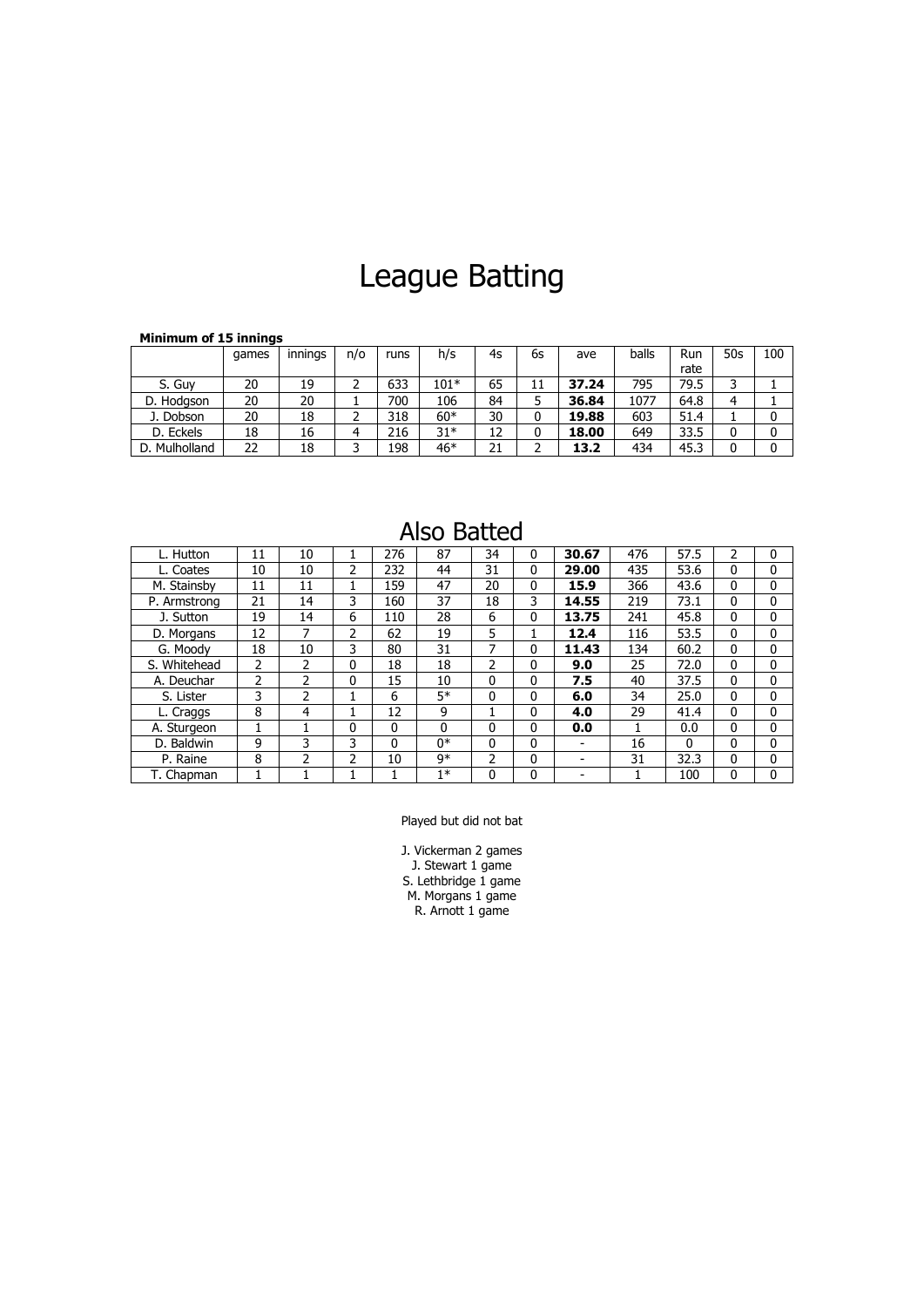# League Bowling

#### **Minimum of 150 overs bowled**

|                | overs | mdns | runs | wkts | No    | wides    | ave   | econ | s/r             | B/B  | caught | bowled                | stm | Ibw |
|----------------|-------|------|------|------|-------|----------|-------|------|-----------------|------|--------|-----------------------|-----|-----|
|                |       |      |      |      | balls |          |       |      |                 |      |        |                       | bd  |     |
| D<br>Armstrona | 252.4 | 51   | 767  | 47   |       |          | 16.32 | 3.04 | っっ<br>∽<br>ے۔ےر | 5/25 | 16     | $\overline{4}$<br>. . |     | 14  |
| Mulholland     | 379.3 | 68   | 1329 | 58   | 14    | 24       | 22.91 | 3.50 | 39.3            | 6/61 | 38     | ᆠ                     |     |     |
| Sutton         | 180   | 50   | 553  | 16   |       | . .<br>ᅭ | 34.6  | 3.07 | 67.5            | 3/24 |        |                       |     |     |

### Also Bowled

| R. Arnott     | 4    |   | 12  |   |   | 0 | 6.0                      | 3.0  | 12.0                     | 2/12 | 0                        |                          | 0                        |                          |
|---------------|------|---|-----|---|---|---|--------------------------|------|--------------------------|------|--------------------------|--------------------------|--------------------------|--------------------------|
| L. Craggs     | 6    | 0 | 17  |   | 0 | 0 | 8.5                      | 2.83 | 18.0                     | 2/17 | 0                        | h                        |                          | 0                        |
| M. Stainsby   | 11   | 0 | 46  | 4 | 0 | 0 | 11.5                     | 4.18 | 16.5                     | 4/46 | 4                        | 0                        | 0                        | 0                        |
| M. Morgans    | 8    | 3 | 18  |   | 0 | 5 | 18.0                     | 2.25 | 48.0                     | 1/18 |                          | 0                        | 0                        | 0                        |
| S. Guy        | 10.2 | 0 | 39  |   | 0 | 0 | 39.0                     | 3.79 | 62.0                     | 1/16 |                          | 0                        | 0                        | 0                        |
| L. Coates     | 61.1 | 8 | 231 | 5 | ⇁ | 2 | 42.6                     | 3.77 | 73.4                     | 2/32 | 3                        |                          | 0                        | 0                        |
| P. Raine      | 90   | 9 | 330 | 6 | 0 |   | 55.0                     | 3.67 | 90.0                     | 2/29 | 4                        |                          |                          | 0                        |
| D. Baldwin    | 50   | 6 | 223 | 4 | 0 |   | 55.75                    | 4.46 | 75                       | 2/21 | 2                        |                          | 0                        |                          |
| D. Eckels     | 9.2  | 0 | 48  |   |   |   | $\overline{\phantom{a}}$ | 5.14 | $\overline{\phantom{0}}$ | 0/48 |                          | $\overline{\phantom{0}}$ | $\overline{\phantom{a}}$ |                          |
| J. Stewart    |      | 0 | 23  |   | 0 |   | ۰                        | 7.67 | $\overline{\phantom{0}}$ | 0/23 | $\overline{\phantom{0}}$ | -                        | $\overline{\phantom{0}}$ | $\overline{\phantom{a}}$ |
|               |      |   |     |   |   |   |                          |      |                          |      |                          |                          |                          |                          |
| <b>Totals</b> |      |   |     |   |   |   |                          |      |                          |      | 77                       | 35                       | 5                        | 24                       |
| $\%$          |      |   |     |   |   |   |                          |      |                          |      | 54.5%                    | 25%                      | 3.5%                     | 17%                      |

# Wicket Keeping

|                     | `atches | -<br><br>״ | otal |
|---------------------|---------|------------|------|
| son<br>_<br>້.      | --      |            | - -  |
| ∽<br>'nв<br>υu<br>ັ |         |            |      |

## Fielding

|               | Catches | <b>Run Outs</b> | Total |
|---------------|---------|-----------------|-------|
| J. Sutton     | 8       |                 | 10    |
| D. Morgans    |         |                 | 10    |
| G. Moody      | 9       |                 |       |
| J. Dobson     | 8       |                 |       |
| L. Coates     |         |                 | ິ     |
| D. Mulholland |         |                 |       |
| P. Raine      |         |                 |       |
| S. Guy        |         |                 |       |
| P. Armstrong  |         |                 |       |
| D. Hodgson    |         |                 |       |
| J. Vickerman  |         |                 |       |
| M. Stainsby   |         |                 |       |
| D. Eckels     |         |                 |       |
| R. Arnott     |         |                 |       |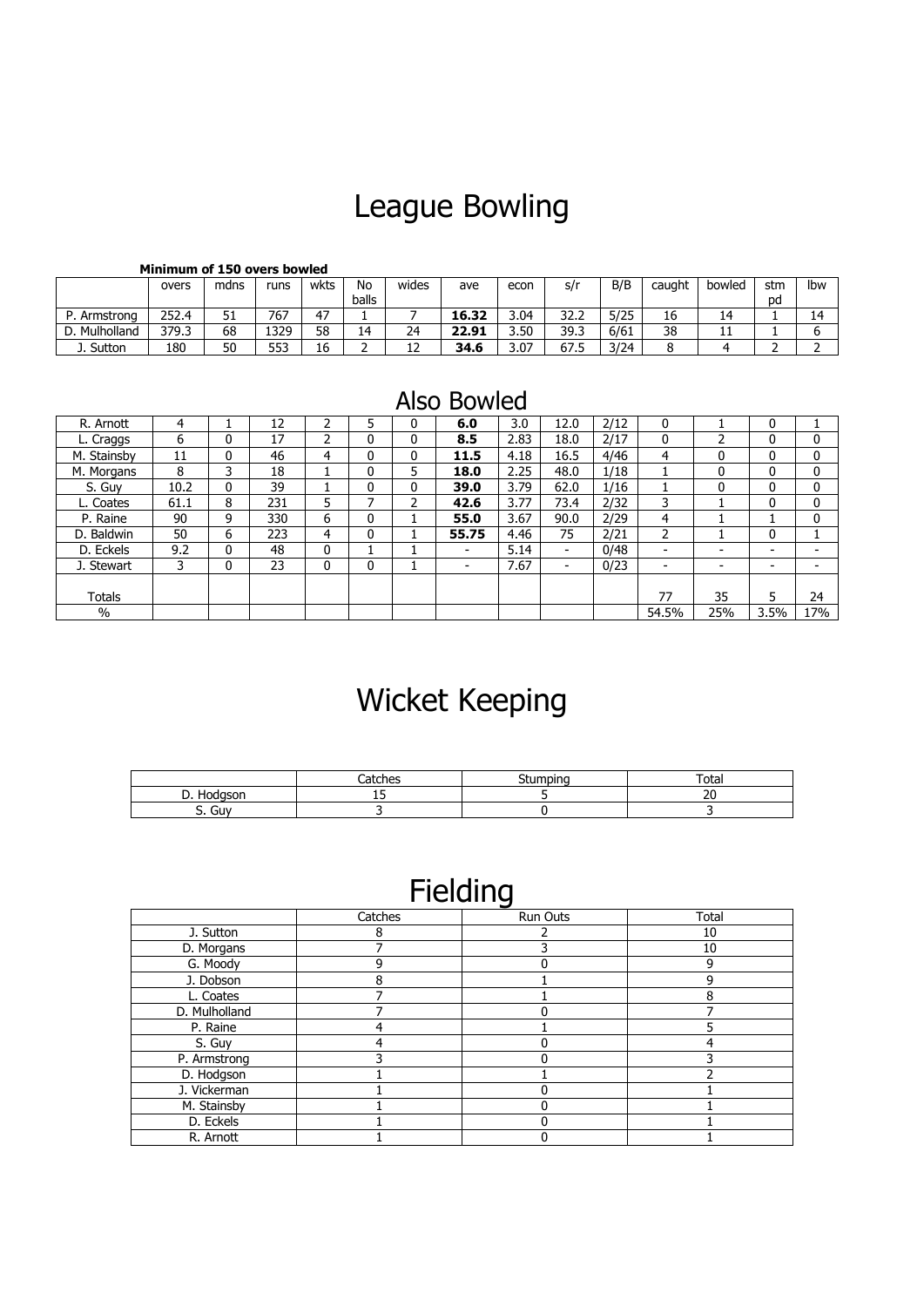### **Cup Batting**

|               | games | . .<br>innings | n/o | runs | h/s   | 4s | 6s | ave  | balls | Run   | 50s | 100 <sub>S</sub> |
|---------------|-------|----------------|-----|------|-------|----|----|------|-------|-------|-----|------------------|
|               |       |                |     |      |       |    |    |      |       | rate  |     |                  |
| S. Guv        |       |                |     | 441  | 154   | 43 | 15 | 63.0 | 310   | 142.5 | ∼   |                  |
| D. Mulholland | 13    | 12             |     | 336  | 63    | 24 | 9  | 30.5 | 241   | 143.3 | ∼   |                  |
| D. Hodgson    | 13    | 13             | 0   | 283  | 60    | 19 |    | 21.8 | 298   | 95.86 |     |                  |
| J. Dobson     |       |                |     | 113  | $64*$ | 8  |    | 18.8 | 85    | 132.9 |     |                  |
| P. Armstrong  | 12    |                |     | 131  | 39    | 11 |    | 16.4 | 111   | 130.5 |     |                  |

### Also Batted

| S. Lister    | 4  | 4 | 3            | 35             | $16*$         | 3  | 0            | 35.0 | 61  | 57.36    | 0            | 0            |
|--------------|----|---|--------------|----------------|---------------|----|--------------|------|-----|----------|--------------|--------------|
| D. Morgans   | 9  | 7 | 4            | 89             | 48            | 10 | 2            | 29.7 | 70  | 127.1    | $\mathbf{0}$ | 0            |
| G. Moodv     | 6  | 3 | 2            | 15             | $12*$         | 0  | $\mathbf{0}$ | 15.0 | 23  | 42.86    | $\mathbf{0}$ | $\mathbf{0}$ |
| L. Coates    | 7  | 7 |              | 89             | $43*$         | 6  | 0            | 14.8 | 104 | 91.25    | $\mathbf{0}$ | $\mathbf{0}$ |
| C. Biglin    | 3  | 3 | 0            | 19             | 10            | 3  | 0            | 6.3  | 22  | 64.29    | $\mathbf{0}$ | 0            |
| A. Deuchar   | 12 | 5 |              | 25             | 19            | 2  | 2            | 6.25 | 18  | 141.1    | $\mathbf{0}$ | $\mathbf{0}$ |
| J. Sutton    | 12 | 6 |              | 28             | 10            | 0  |              | 5.6  | 43  | 71.79    | $\mathbf{0}$ | $\mathbf{0}$ |
| L. Hutton    | 3  | 3 | 0            | 12             | 11            | 0  |              | 4.0  | 33  | 36.36    | $\mathbf{0}$ | 0            |
| S. Whitehead |    |   | $\mathbf{0}$ | 4              | 4             |    | $\mathbf{0}$ | 4.0  | 5   | 80.0     | $\mathbf{0}$ | $\mathbf{0}$ |
| M. Stainsby  | 5  | ว |              | 3              | $3*$          | 0  | $\mathbf{0}$ | 3.0  | 8   | 37.5     | $\mathbf{0}$ | $\mathbf{0}$ |
| N. Fenwick   | 6  | 2 |              | $\overline{2}$ | $\mathcal{P}$ | 0  | 0            | 2.0  | 2   | 100      | $\mathbf{0}$ | 0            |
| L. Craggs    | 4  |   |              | 4              | $4*$          | 0  | $\mathbf{0}$ | -    | 6   | 66.67    | $\mathbf{0}$ | $\mathbf{0}$ |
| T. Chapman   | 3  |   |              | 2              | $7*$          | 0  | $\mathbf{0}$ | -    | 2   | 100      | $\mathbf{0}$ | $\mathbf{0}$ |
| D. Baldwin   | 5  |   | $\mathbf{0}$ | 0              | $\Omega$      | 0  | $\mathbf{0}$ | 0.0  |     | $\Omega$ | 0            | $\mathbf{0}$ |
| A. Sturgeon  | 5  |   |              | $\Omega$       | $0*$          | 0  | 0            | -    | 0   |          | 0            | 0            |
| R. Arnott    |    | 0 | 0            | 0              |               |    |              |      |     |          |              |              |

### **Cup Bowling**

|            | overs    | mdns | runs | wkts        | ave   | econ       | s/                 | B/B  | caught | bowled | stmpd | Ibw |
|------------|----------|------|------|-------------|-------|------------|--------------------|------|--------|--------|-------|-----|
| J. Sutton  | --<br>56 |      | 345  | 20          | 17.25 | 6.16       | 16.8               | 5/44 |        |        |       |     |
| Mulholland | 77<br>.  | -    | 447  | $\sim$<br>ے | 20.32 | <b>J.I</b> | 10<br>ا سال اللہ ک | 6/91 | --     |        |       |     |
| Armstrong  | 38       | -    | 228  | . .         | 20.73 | r n<br>o.u | 20.73              | 4/52 |        |        |       |     |

|             |      |   |     |   |       | הטוויט טכורו |       |      |  |   |   |
|-------------|------|---|-----|---|-------|--------------|-------|------|--|---|---|
| A. Deuchar  |      |   | 15  |   | 7.5   | 5.0          | 9.0   | 1/5  |  | 0 | 0 |
| S. Guy      |      | 0 | 43  |   | 14.33 | 6.14         | 14.0  | 2/20 |  | 0 | 0 |
| M. Stainsby |      | 0 | 46  | ٠ | 15.33 | 7.67         | 12.0  | 2/23 |  |   | 0 |
| D. Baldwin  | 14   |   | 99  | ь | 16.5  | 7.07         | 14.0  | 3/9  |  | 0 |   |
| J. Stewart  | 5.5  | 0 | 37  |   | 18.5  | 6.38         | 17.4  | 1/12 |  | 0 | 0 |
| L. Coates   | 21.2 |   | 155 |   | 22.14 | 7.28         | 18.26 | 4/39 |  | 0 |   |
| L. Craggs   |      | 0 | 47  |   | 47.0  | 11.75        | 24.0  | 1/47 |  | 0 | 0 |
| S. Lister   |      | 0 | 41  | 0 | -     | 6.83         | -     | 0/16 |  | 0 | 0 |

### Also Bowled

### Fielding/Wicketkeeping

|               |         | Wicketkeeping |         |         | Fielding |         |
|---------------|---------|---------------|---------|---------|----------|---------|
|               | catches | stumpings     | wickets | catches | Run outs | wickets |
| D. Hodgson    | 6       |               | 13      |         |          |         |
| A. Deuchar    |         |               |         | 4       | $\Omega$ | 4       |
| D. Morgans    |         |               |         | 4       |          |         |
| S. Guy        |         |               |         | 4       |          |         |
| J. Sutton     |         |               |         |         |          | 4       |
| S. Lister     |         |               |         |         |          |         |
| D. Mulholland |         |               |         |         |          |         |
| J. Dobson     |         |               |         |         |          |         |
| G. Moody      |         |               |         |         |          |         |
| P. Armstrong  |         |               |         |         |          |         |
| L. Craggs     |         |               |         |         |          |         |
| L. Coates     |         |               |         |         |          |         |
| N. Fenwick    |         |               |         |         |          |         |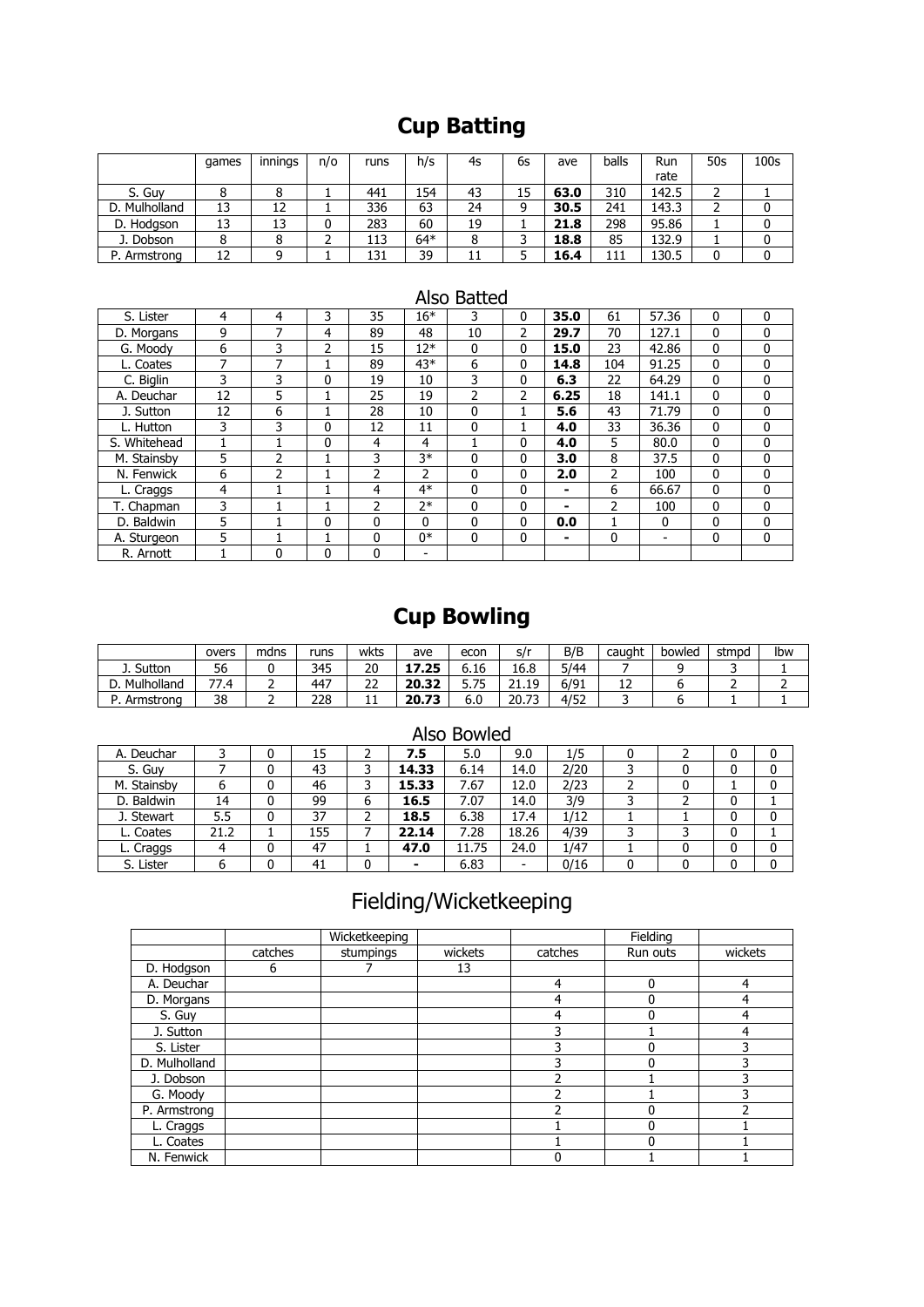| 100s          |                                                 |        |                                    |                  |
|---------------|-------------------------------------------------|--------|------------------------------------|------------------|
| S. Guy        | 154 v Eppleton (A) Cup                          |        | 50 off 46 balls, 100 off 80 balls, |                  |
| D. Hodgson    | 106 v Marske (A) League                         |        | 50 off 62 balls, 100 off 107       | 150 off 95 balls |
| S. Guy        | $101*$ v Thornaby (H) League 50                 |        | 72                                 | 98               |
| 50s           |                                                 |        |                                    |                  |
| S. Guy        | 92 v Bishop Auckland (A) League 50 off 44 balls |        |                                    |                  |
| L. Hutton     | 87 v Marton (A)                                 | League | 81                                 |                  |
| S. Guy        | 80 v Crook (A)                                  | Cup    | 34                                 |                  |
| L. Hutton     | 74 v Thornaby (H)                               | League | 85                                 |                  |
| D. Hodgson    | 72 v Normanby Hall (A)                          | League | 85                                 |                  |
| S. Guy        | 72 v Stokesley (A)                              | Cup    | 34                                 |                  |
| D. Hodgson    | 69 v Marske (H)                                 | League | 41                                 |                  |
| D. Hodgson    | 64 v Richmond (A)                               | League | 70                                 |                  |
| J. Dobson     | 64 v Bihop Auckland (H)                         | 15s    | 29                                 |                  |
| S. Guy        | 63 v Guisborough (H)                            | League | 54                                 |                  |
| D. Mulholland | 63 v Crook (A)                                  | Cup    | 28                                 |                  |
| J. Dobson     | $60*$ v Marske (A)                              | League | 57                                 |                  |
| D. Hodgson    | 60 v Thornaby (A)                               | Cup    | 53                                 |                  |
| D. Hodgson    | 59* v Blackhall (H)                             | League | 50                                 |                  |
| D. Mulholland | 55 v Horden (H)                                 | Cup    | 40                                 |                  |
| D. Mulholland | 54 v Richmond (A)                               | Cup    | 20                                 |                  |
| S. Guy        | 51 v Richmond(A)                                | League | 46                                 |                  |

#### **Fastest 50**

D. Mulholland

### **Highest League Partnerships**

 $1<sup>st</sup>$  wicket  $123$  v Marske (H) D. Hodgson  $(69) + L$ . Hutton  $(43)$ 2<sup>nd</sup> wicket 77 v Middlesbrough (H) D. Hodgson (25) + S. Guy (45) 3rd wicket 126 v Thornaby (H) S. Guy  $(101^*)$  + D. Mulholland  $(39^*)$  $4<sup>th</sup>$  wicket 60 v Bishop Auckland (A) S. Guy (92) + L. Hutton (35) 5 th wicket 47 v Middlesbrough (A) D. Eckels (22) + J. Dobson (35)  $6<sup>th</sup>$  wicket 28 v Bishop Auckland (A) L. Hutton  $(35) + J$ . Sutton  $(16)$ 7<sup>th</sup> wicket 26 v Guisborough (A) D. Mulholland  $(46*)$  + S.Whitehead(18)  $8<sup>th</sup>$  wicket 47 v Richmond (H) G. Moody  $(31) + P$ . Armstrong  $(24^*)$  $9<sup>th</sup>$  wicket 17 v Normanby Hall (H) D. Eckels (31\*) + J. Sutton (7\*) 9<sup>th</sup> wicket 17 v Normanby Hall (H) D. Eckels  $(31^*)$  + J. Sutton  $(7^*)$ <br>10<sup>th</sup> wicket 47 v Northallerton (A) D. Eckels  $(13^*)$  + P. Armstrong (37)

### **6 wickets**

D. Mulholland 6-61 H v Bishop Auckland League D. Mulholland 6-91 A v Eppleton Cup

#### **5 wickets**

| D. Mulholland |        | 5-21 H v Mainsforth    | Cup    |
|---------------|--------|------------------------|--------|
| P. Armstrong  |        | 5-25 A v Guisborough   | League |
| P. Armstrong  |        | 5-38 A v Normanby Hall | League |
| P. Armstrong  |        | 5-39 A v Northallerton | League |
| J. Sutton     | 5-44   | A v Crook              | Cup    |
| D. Mulholland | 5-49   | A v Hordon             | Cup    |
| D. Mulholland |        | 5-51 H v Normanby Hall | League |
| D. Mulholland | $5-64$ | A v Crook              | Cup    |
| J. Sutton     |        | 5-72 H v Guisborough   | Cup    |
| D. Mulholland |        | 5-97 H v Middlesbrough | League |